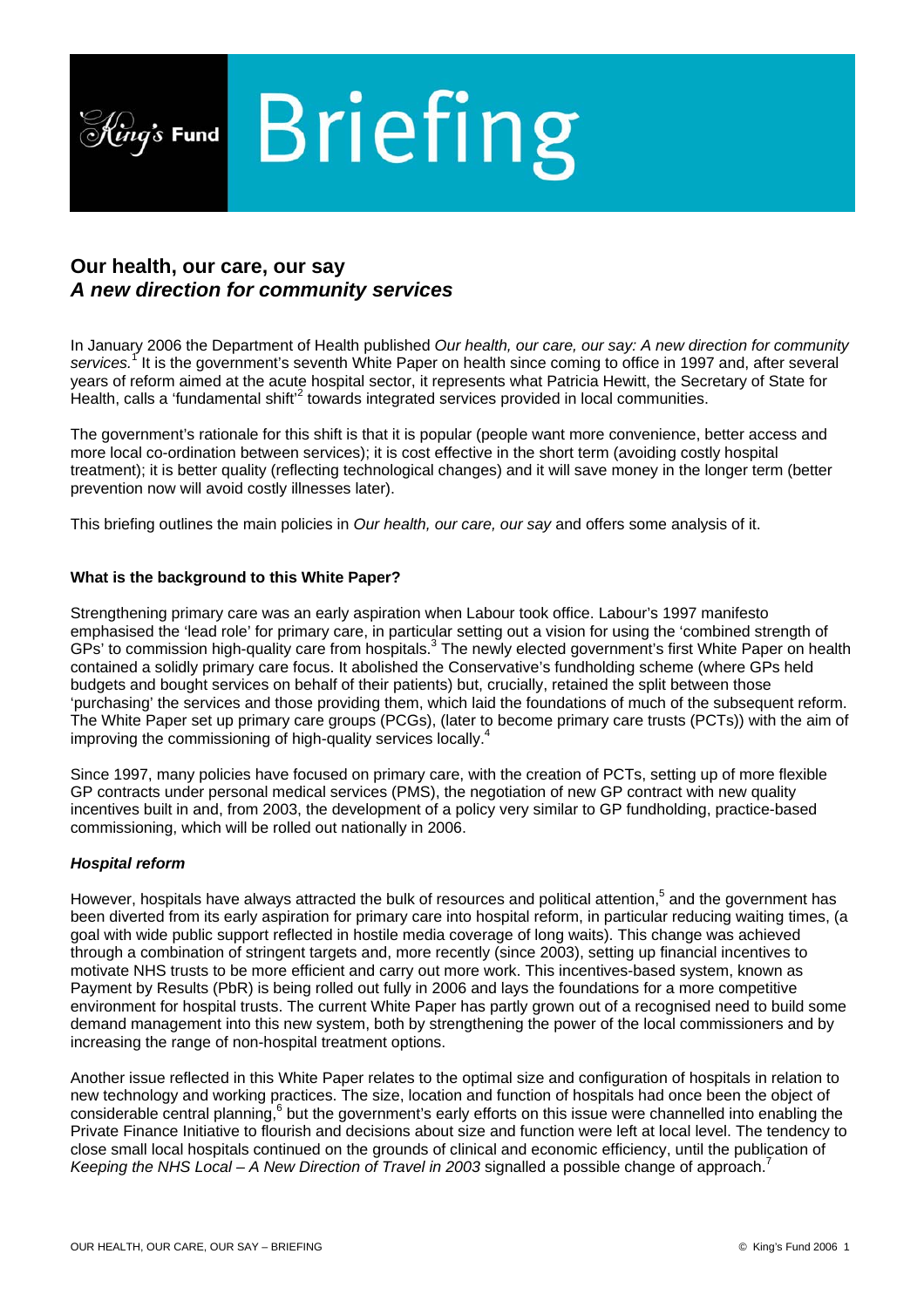

# *Consumer choice*

Increasing consumer choice has also been a powerful strand of Labour's health policy. Patients have had a choice of hospital since January 2006, and choice has been introduced in social care through Direct Payments to users. Choice of GP exists in theory, but the practical ease with which patients can move to a GP practice of their liking is limited, particularly in big cities, where a combination of bureaucracy and a shortage of GPs has led to lists being 'closed' to new applicants.

# *Prevention*

Preventive health care first emerged in policies in the 1990s with health promotion clinics. Pressure to speed up reformin this area came from the Wanless report in 2002,<sup>8</sup> and the subsequent public health White Paper, Choosing Health, published in 2004,<sup>9</sup> presented a strong case for action. However, in some areas, notably the precise functioning of 'health trainers' and their relation to other services, there was a shortage of detail.

Finally, the White Paper also comes out of an increasing commitment to modernise social care, to shift towards an emphasis on prevention and to deliver integrated care. Previous policies to support partnership working between the NHS and local government have been driven by the need to relieve pressures on the acute hospital sector, created by people being admitted to hospital inappropriately or unable to leave hospital for lack of alternative care.

#### **What does the White Paper seek to achieve?**

It is difficult to identify a single overriding aim of the White Paper. It seeks to satisfy public demands for more choice, more access and better co-ordinated care but it also reflects a desire to limit demand and ration health spending over the long term, by prevention and by finding cheaper, out-of-hospital alternatives – which may limit choice.

There are several competing goals that emerge from the White Paper, including:

- To save money in the short term (brought into sharp relief by the current state of NHS finances). A powerful rationale put forward for bringing care 'closer to home' is that it could instantly deliver more efficiency and better value for money than treatment in hospitals; however, the evidence does not always back this up.
- To respond to new technological developments by searching for better, more appropriate care. This may or may not be cheaper.
- To invest in preventive care to avoid future costs: this ranges from broad public health measures (such as the 'life checks', being offered to some people) to better care for people with long-term conditions and disabilities. Although there is evidence to suggest that care for long-term conditions is cost effective, the evidence base for some of the preventive measures, particularly mass health screening measures such as 'life checks' is still weak.
- To link up the existing NHS reform of the hospital sector with the reform programme in primary care. This should make the whole system work better: stronger commissioning to counterbalance the hospitals, more competition and new 'market' entrants.
- To satisfy public opinion. It is unclear what the public wants from primary care; the government's interpretation of public demands are for more and faster access to health care (the 24-hour bank or supermarket analogy) and more screening and preventive consultations, both of which might prove costly and yet deliver few health gains.
- To integrate social care more with the NHS, partly to reduce cost pressures on hospitals and to create other efficiencies, but also to improve autonomy and better co-ordination of services from the patient and carer perspective.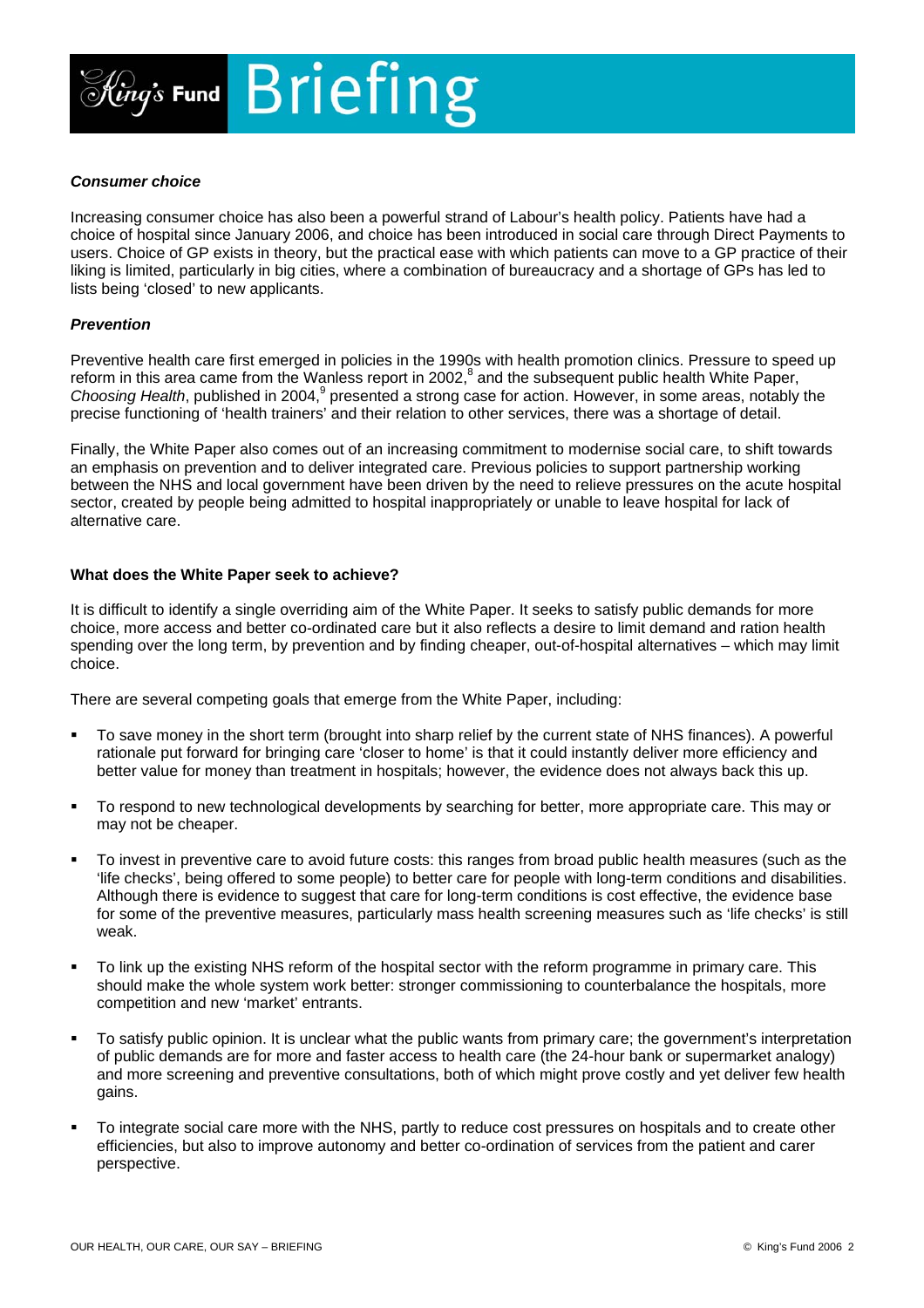

# **What policies has the White Paper announced?**

There are nearly 50 policies and initiatives in the White Paper, although many of these had been previously publicised by the government.

The new ideas to be found in the White Paper can be grouped into six themes.

# *1. More services in the community*

- Up to 30 'demonstration sites' are to be established to develop new models of community-based care in six speciality areas. PCTs will be expected to use the findings from these pilot sites to guide their own local plans for transferring services away from acute hospitals.
- All PCTs must produce local development plans (LDPs) to show how they will shift the services they provide and their commissioning from secondary to primary and community care.
- The system by which hospitals are paid for the work they carry out  $-$  PbR  $-$  will be modified to boost the financial incentives for PCTs and GPs to commission services from primary and community care providers.
- All major new hospital-building projects are to be reappraised to ensure they do not run counter to the White Paper's aim to shift services into the community.
- New providers, drawn from the independent and voluntary sectors, are to be encouraged by the government to enter the community and primary care market and to compete to provide services. The government is keen to develop 'social enterprises' and a dedicated support unit is (with funds available) to be established in the Department of Health. All current and new providers will be assessed by a national accreditation scheme designed to guarantee quality.

# *2. Greater prevention*

- NHS 'life checks', the public's most popular idea for improving the health service according to the Department's research,<sup>10</sup> will be piloted for people over the age of 50 who are living in communities that have poor health and high levels of deprivation. Every patient will complete an online self assessment. This will identify those patients most at risk of ill-health, who will then go on to be seen by a 'health trainer' (who will be additional to the GP workforce). The phased approach is designed to mitigate fears that the so-called 'worried well' will channel resources away from those most in need.
- Trials are to be run to give patients requiring physiotherapy the opportunity to refer themselves to these services. The results of these studies will then be used to determine the effectiveness of future self-referral schemes.
- The formula that calculates how much GP practices are paid for their work, the Quality and Outcomes Framework (QOF), is to be modified to reward practices that provide more preventive care and public health services.
- A new Olympic-themed national publicity campaign is to be launched by the government to promote healthier lifestyles.
- The Department of Health will develop indicators to measure and improve the performance of the NHS's public health activities.
- **Partnerships for Older People Projects (POPPs) have been set up to provide evidence of how partnership** arrangements can improve outcomes for older people and shift health and social care resources towards prevention.
- New guidance is to be issued (by the end of 2006) on joint local authority-PCT commissioning to improve the commissioning of services aimed at healthy living and well-being.

# *3. Enhanced access to general practice and community services*

- All patients are to be guaranteed registration with a local GP, and the registration system will be made more open and transparent.
- PCTs will be required to actively increase patient access to GPs in areas that are under-resourced. PCTs will be expected to explore all avenues to fill gaps in provision, including the use of the independent sector and social enterprises.
- PCTs that fail to produce robust plans for increasing access to general practice will be required to join a national procurement programme. This programme will involve a competitive tendering process, managed centrally by the Department. PCTs will be under some pressure to work on this, with national procurement due to start in mid 2006.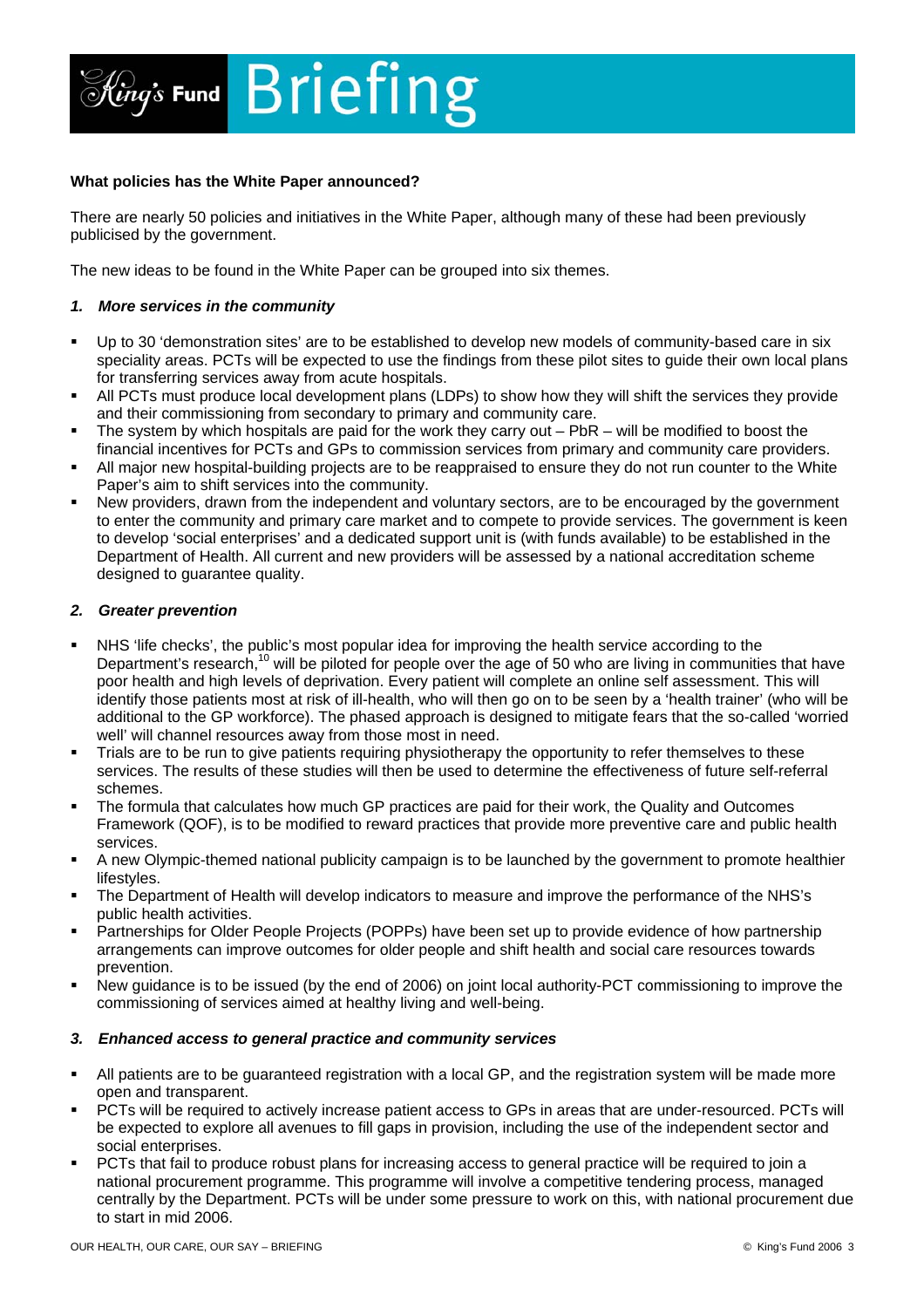

- PCTs will be charged with developing local measures to encourage GP practices and out-of-hours services to provide patients with more convenient and flexible access to their facilities.
- Direct payments in social care, which give individuals a sum of money to purchase the services they need, are to be extended. Additionally, individual budgets are to be piloted with the aim of giving people more choice and control and, in addition, stimulating the market in social care.

# *4. Better support to people with long-term conditions*

- GPs will issue 'information prescriptions' to all patients suffering from long-term conditions. These will detail the steps patients should take to improve their own circumstances and the support services they can access locally.
- The Expert Patient Programme, which trains patients with long-term conditions to support themselves better, will be extended so that by 2012 100,000 people will be enrolled on the programme each year.
- Integrated personal health and social care plans, as part of a wider combined health and social care records system, will be offered to all patients with long-term conditions.
- Carers are to be provided with more support from the NHS and local authorities. An information helpline will be established, and each local authority area will offer short-term home-based respite services in crisis or emergency situations. The government will also refresh its 1999 national carers' strategy to better gear public services towards the needs and requirements of carers.

# *5. Integrating health and social care*

- Extending local area agreements (LAAs), which have only been pilots so far, are to become the main tool for joint working between health and social care. LAAs are agreements between local authorities, the NHS and other local bodies, which contain targets and outcome indicators to improve the performance of local services.
- The planning and performance management systems of the NHS and local government are to be synchronised and aligned.
- A unified national complaints system for all health and social care is to be established.
- All PCTs and local authorities are to establish joint health and social care managed networks and/or teams to support people with complex needs. Health and social care services should be co-located in a community setting.

# *6. Provide people with a louder voice*

- Local communities will be given the power to issue 'calls to action' to their local PCTs in response to issues of local concern. The precise status of and obligations a *'*call to action' will place on PCTs are not clear; however, more detail is promised, including how to better involve ward councillors and Overview and Scrutiny Committees.
- The Department of Health will conduct a strategic review of the NHS's patient and public involvement practices and procedures.

# **How will the White Paper be implemented?**

The White Paper does not envisage any major reorganisation of health services but relies on the development of the existing structures. Incentives will be delivered through the existing mechanisms of Payment by Results and the GMS contract, which will both be refined to energise the primary care sector. Better commissioning relies on the successful roll-out of practice-based commissioning and on stronger overall commissioning through the reform of PCTs. The extension of a 'mixed market' into new areas of primary and social care will again hinge on the commissioning competence of PCTs and SHAs, with some assistance from the Department of Health to support 'third sector' alternatives. The question of who will regulate this potentially wider market has yet to be addressed.

Very few of the White Paper initiatives will have any kind of immediate impact. The national procurement programme and the pilots for new models of care, including individual budgets and the 'closer to home' demonstration sites, will begin soon, mostly in 2006, and consultation on how 'local triggers can improve primary care will begin later this year.

However, some of the more ambitious plans will not be implemented until 2007/8: 'life check' pilots; action to open up GP registration; improving the national tariff.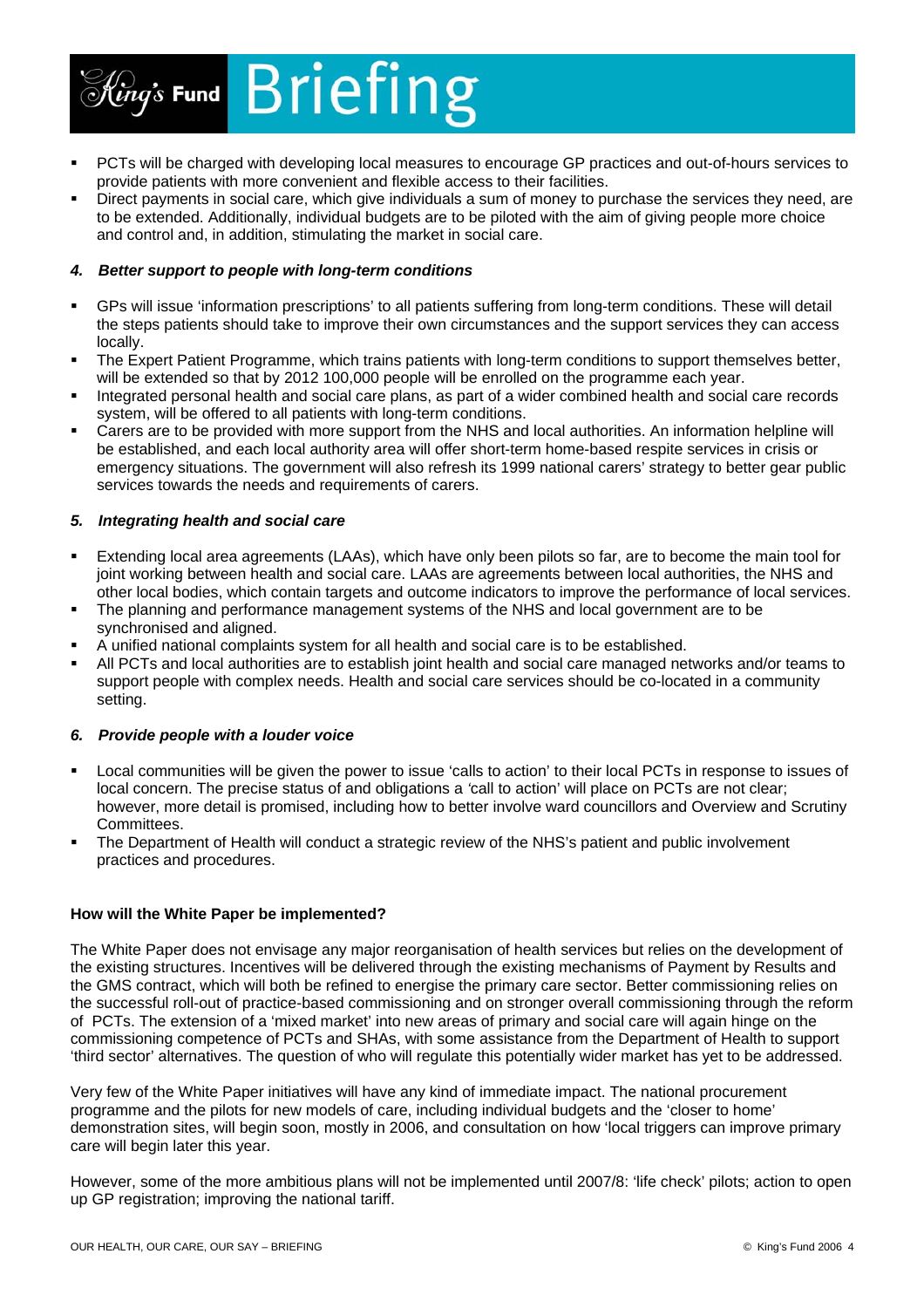

# **What are the challenges ahead for the White Paper?**

A clear challenge is how to attempt to satisfy public opinion while also pursuing some of the reforms that imply managing demand.

The government asserts that the public's priorities for health and social care have driven the White Paper, stating that the policies *'stem directly from what people have told us they want'*. [11](#page-5-10) 

The feedback received from the Department's public listening exercise does demonstrate support for many elements of the White Paper, such as NHS MOTs and extending access to general practice. However, the 'fit' between the government's agenda and the public's is not complete. The full research report notes that *'people do not spontaneously call for hospital services to be provided locally'* and, indeed, it observes that '*a substantial proportion oppose this suggestion'* not least because they fear the closure of local hospitals.[12](#page-5-11) 

# *Funding and deficits*

Although the current deficits are confined to a minority of NHS trusts, their magnitude and tendency to deteriorate quickly over time raise a number of clear challenges in relation to the aspirations of the White Paper. The most obvious challenge is that it is now apparent that resources for redesigning and developing new innovative services are scarce: previous King's Fund analysis has shown that much of the increases in funding will be absorbed by known cost pressures, including substantial pay increases for staff.

Deficits also create a pressurised atmosphere within which PCTs are having to balance their books; this militates against considered approaches to demand management. The deficits have also exposed a lack of accountability. Attempts by deficit-hit boards to ration services, often by closing down facilities, have met with considerable public hostility (for instance in Suffolk)[13,](#page-5-12) which has not been placated by efforts to consult the public or involve them in formal NHS bodies. Many of the White Paper's recommendations imply substantial service redesign and not all of them may be popular.

The financial climate also makes co-operation between health and social care much harder. It increases the temptation to 'cost shunt', moving costs of a service from health to social care, where the lines are often blurred locally. Also, the presence of underlying deficits can often make potential partners wary for fearing of inheriting some of the debt themselves. Both decrease the chances of effective collaborative working.

# *Improving choice of and access to GP services*

There still seems to be some uncertainty about the scope of reform of GP services. New providers will be allowed into areas that are short of GPs (and it remains to be seen how successful the independent sector will be in recruiting doctors where traditional means have failed). However, the White Paper stops short of opening up the sector as a whole. Patients will not be allowed to register at more than once practice, and it will still be possible to 'close' a registration list. Although in theory money follows the patient in primary care, the White Paper acknowledges that the system is not as flexible as it might be and further changes to both GMS and PMS contracts are required.

# *Strengthening commissioning*

Much of the White Paper's vision hinges on powerful, effective commissioning at PCT level and, particularly, at GP level. The need to improve commissioning has been recognised for some time. Many of the initiatives build on existing policies and plans, including practice-based commissioning and the reorganisation of PCTs into larger bodies. The White Paper offers some adjustment to the financial incentives, for instance offering the 'flexibility' to make community-based options more attractive, but it will take time to implement these incentives, and until then effective commissioning at trust and GP level remains an aspiration.<sup>1</sup>

Meanwhile, much remains to be done to build joint commissioning skills between health and social care. Many of the aspirations of the White Paper will falter unless PCTs and local authorities can both deliver better commissioning more effectively.

# **Will it be successful?**